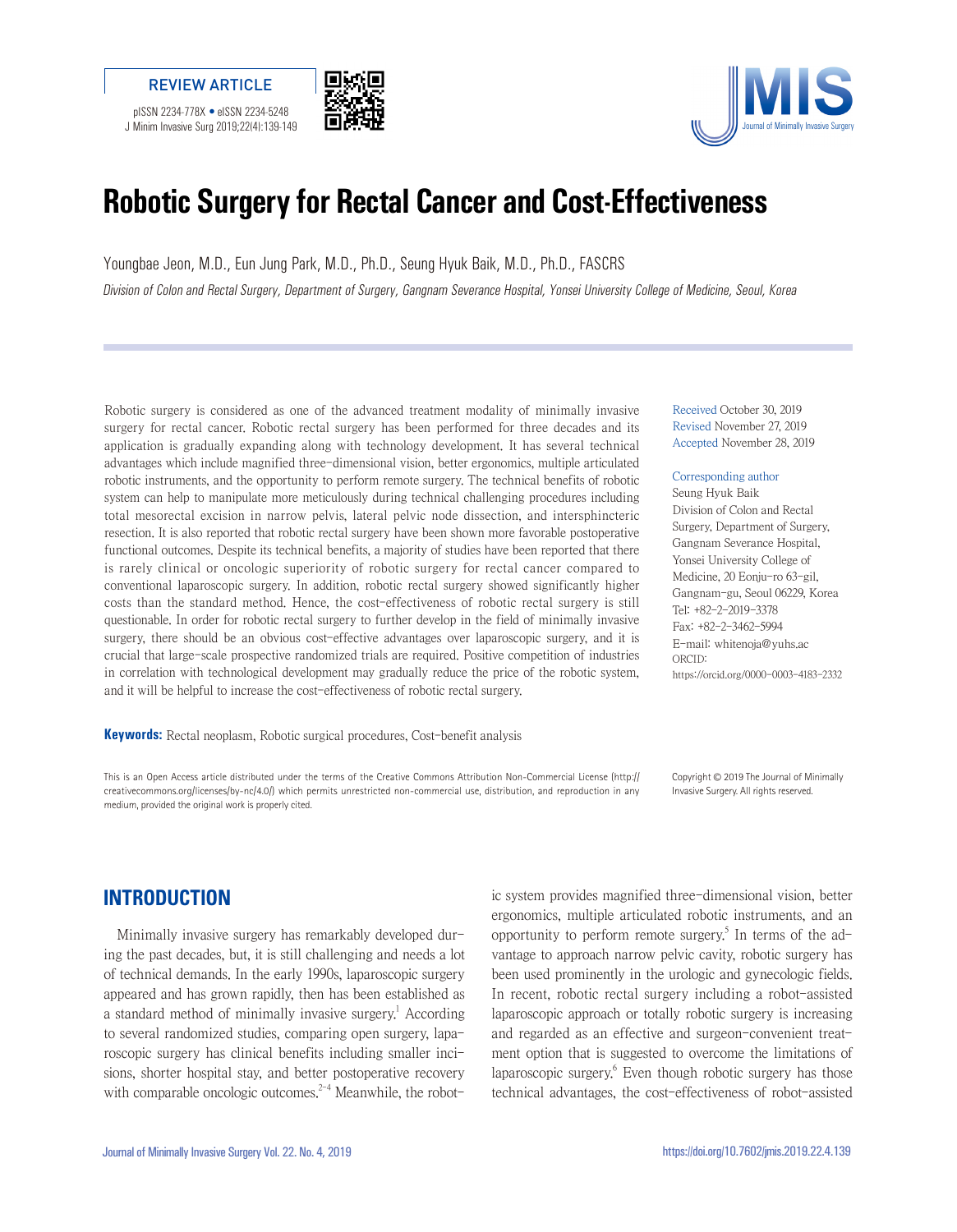rectal surgery is still debatable. We herein reviewed the overview of robotic rectal surgery, and discussed in terms of costeffectiveness based on the literatures.

# **DEVELOPMENT OF ROBOTIC SURGERY**

The surgical use of a robot in a machine has approximately 30 years of history.<sup>7</sup> The first clinical use of a robot for surgery was the Automated Endoscopic System for Optimal Positioning (AESOP; Computer Motion Inc. Santa Barbara, CA), developed by Wang, in 1993. In the next year, AESOP was approved by the Food and Drug Administration (FDA) as an endoscopic camera manipulator. A few years later, the Zeus system (Computer Motion, Inc., Santa Barbara, CA) was invented with surgical arms and instruments, but it had a limited role as an assistant. After then, the da Vinci<sup>®</sup> system (Intuitive Surgical, Inc., Mountain View, CA) has been used in general surgery. Zeus system was decided to stop production in 2003, hence, the da Vinci<sup>®</sup> system is the only available surgical robot.8,9 Since Jacques Himpens and Gut Cardiere performed the first robot-assisted cholecystectomy in 1997, various general surgical procedures were performed with the da Vinci® system.<sup>7,10</sup> In the early 2000s, Hashizume and Weber reported the first robotic colectomy for malignant and benign disease respectively.<sup>7,11,12</sup> The first radical mesorectal excision of rectal cancer using the da Vinci<sup>®</sup> system was reported by Pigazzi et al.<sup>13</sup> in 2006. Up to now, the da Vinci<sup>®</sup> system is developed Xi version with reduced docking time and improved image quality, and additionally, SP version for surgical access of narrow space.

# **PROS AND CONS OF ROBOTIC RECTAL SURGERY**

Robotic rectal surgery has several benefits compared with conventional laparoscopic surgery. It offers magnified threedimensional view, hand-tremor filtering, fine dexterity with wrist articulation, surgeon comfort in console, and, assistantindependent operation of working arms and camera. $5,14,15$  The high resolution of the robotic visual system is helpful to preserve the pelvic autonomic nerve.<sup>16</sup> Furthermore, better ergonomics and surgeon comfort design including sitting available at a console during surgery, and meticulous Endowrist<sup>TM</sup> (Intuitive Surgical, Sunnyvale, CA, USA) movement might reduce the fatigue of operator compared to conventional laparoscopic surgery.<sup>17</sup> Especially, robotic total mesorectal excision (TME) has a potential benefit because of its technical difficulty to access the narrow pelvic cavity.<sup>13</sup> Beak et al.<sup>16</sup> reported that there was no significant difference among the easy, moderate, and difficult pelvic anatomy groups stratified by MRI-based

pelvimetry, in terms of operation time and other perioperative outcomes for robotic TME. It implied that robotic approach can be comfortable to access narrow cavity, and it is more helpful to overcome difficulties regarding pelvic anatomy. In addition, several studies suggested that better recovery of urinary and sexual function in the robotic rectal surgery group comparing the laparoscopic rectal surgery group for the reason of more precise and meticulous dissection in robotic TME.18-20 For the same reason, robotic system is regarded as a useful option when technically demanding procedures are required such as intersphincteric resection, or lateral pelvic lymph nodes. $21-23$ 

On the other hand, there is controversy regarding high cost, patient repositioning difficulty, complete loss of tactile feedback, and prolonged operative time.<sup>1,15,24,25</sup> The docking procedure of the robotic cart is required more time and additional efforts. Furthermore, it is difficult to remove the robotic cart promptly, when an emergent open conversion is necessary, such as uncontrolled bleeding. Tactile feedback is useful during surgery, which provides numerous sensations when surgeons manipulate surgical procedures such as traction, palpation, grasping, pulling, and push of the structure, moreover, notification of tissue damage. Although technical development may improve the haptic feedback of the robotic surgical system, it does not yet provide the fine haptic feedback to the surgeon as accurately as the human touch sensation.<sup>26,27</sup> The high cost is the main drawback of robotic surgery. The cost analysis is described at the bottom of the body text.

### **LEARNING CURVE**

Although laparoscopic rectal surgery has been an alternative treatment of open surgery, in terms of surgeon's training, it requires a steeper learning curve than open surgery, because of its non-ergonomic surgical instruments and limited surgical view.<sup>28,29</sup> The robotic surgical system provides better ergonomic tools, and high-resolution three-dimensional vision, therefore, it is expected that the learning curve is shorter than the laparoscopic procedure.

The learning curve of robotic rectal surgery was reported rage from 15 to 40 cases,  $30-35$  whereas the value of laparoscopic rectal surgery was reported 30 to 70 cases.<sup>28,36,37</sup> The learning curve of robotic surgery may be seen shorter than laparoscopic surgery, however, most studies have a single-arm design, and they have consisted of a small number of patients.

Park et al.<sup>38</sup> analyzed a single junior surgeon's learning curve of robotic TME for rectal cancer with 89 cases and compared them with the same size of conventional laparoscopic surgeries using the cumulative sum (CUSUM) method. In this study, the single surgeon started laparoscopic and robotic TME al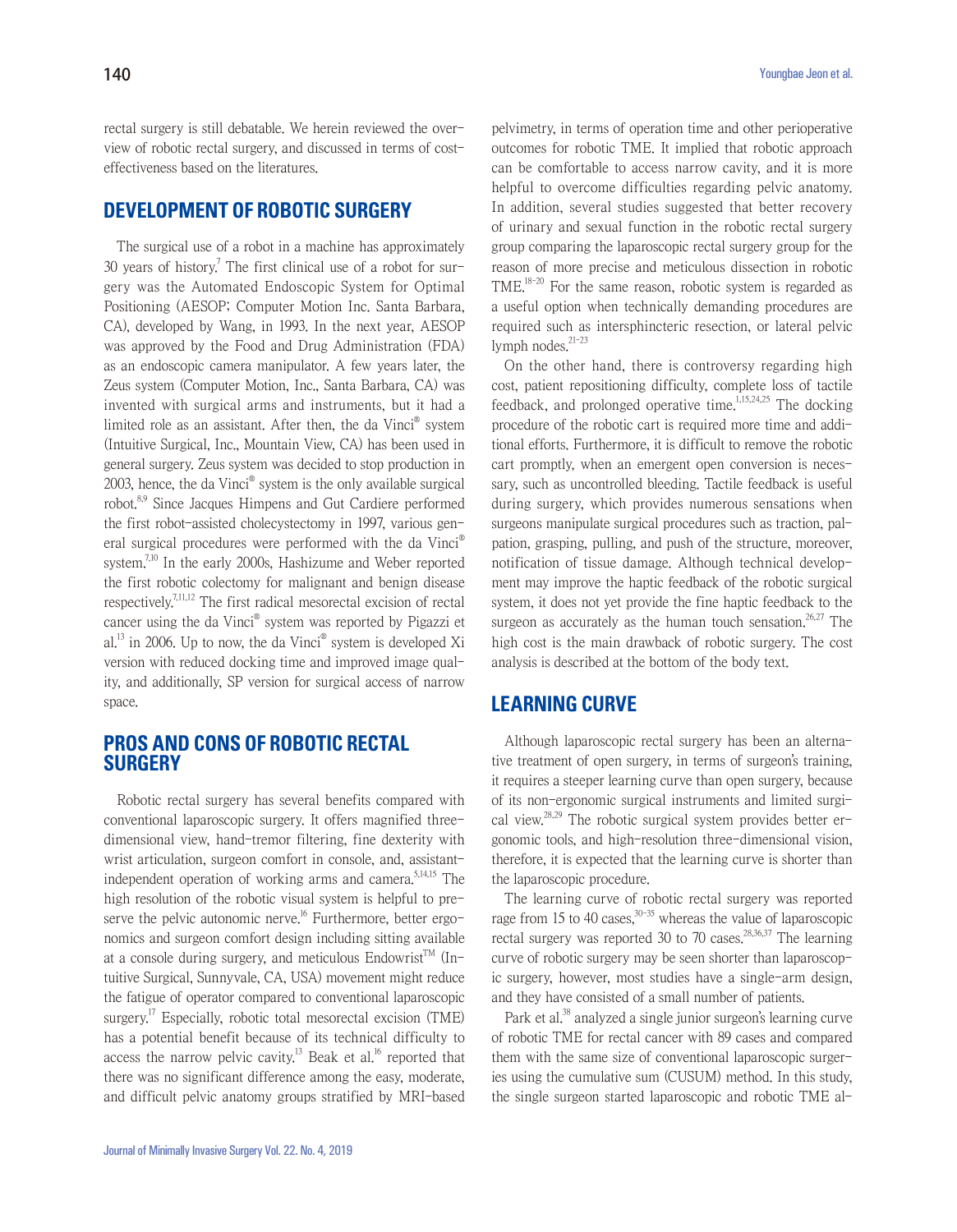most simultaneously. The learning curve of robotic surgery for rectal cancer was 44 procedures and laparoscopic surgery was 41 procedures. According to the study, the learning curves between the two methods showed similar results with comparable clinicopathologic outcomes.

However, a majority of published studies did not consider the surgeon's prior experience of rectal surgery, which could affect the learning curve as a bias. Furthermore, the case complexity could be one of the influencing factors. Darcy et al. suggested that robotic rectal surgery may accelerate the learning curve when operating more complex cases compared with laparoscopic surgery because the perioperative outcomes were improved while case complexity increased.<sup>39</sup> Therefore, the superiority of the learning curve between laparoscopy and robotic rectal surgery is controversial, and further studies should consider influencing factors that may cause bias.

# **PERIOPERATIVE OUTCOMES**

It is established that robotic rectal surgery is safe and feasible compared to conventional minimally invasive surgery. Although the results in detail might vary depending on the studies, the recent comparative studies between laparoscopic and robotic TME for rectal cancer showed overall comparable clinical outcomes (Table 1). $40-48$  In 2008, Baik et al. $40$  reported a pilot randomized controlled study for comparing robotic and laparoscopic tumor-specific mesorectal excision (TSME) with a small population, the results showed that the mean operative time was not significantly different between the two groups  $(217.1 \pm 51.6 \text{ vs. } 204.3 \pm 51.9, p=0.477)$ . According to Park et al.<sup>42</sup> and Polat et al.<sup>48</sup>, the operative time also reported no difference. However, except for those studies, the other studies have shown that robotic rectal surgery not only showed longer operative time, $43-47$  but also shorter operative time<sup>41</sup> than laparoscopic rectal surgery. Ramji et al.<sup>44</sup> suggested that the learning curve and the familiarity of docking systems are the major factors of difference in operative time.

In terms of estimated blood loss (EBL) during operation, most of the studies reported that there was no significant difference between robotic and laparoscopic rectal surgery. According to Kim et al.<sup>46</sup>, the median EBL was higher in the robotic surgery group than in the laparoscopic surgery group (100 mL vs 50 mL,  $p<0.0001$ ), but, all the patients of both groups did not require blood transfusions.

The length of hospital stay (LOS) of robotic TME is generally similar or slightly shorter than laparoscopic surgery.<sup>40-48</sup> Baik et al.<sup>40</sup> presented the mean LOS of robotic rectal surgery was shorter than the laparoscopic approach  $(6.9 \pm 1.3$  days vs 8.7  $\pm$ 1.3 days, p<0.001) in the short-term follow up. Park et al.<sup>42</sup> also reported similar results regarding LOS in long-term follow up  $(5.86 \pm 1.43$  days vs  $6.54 \pm 2.65$  days,  $p=0.035$ ).

Regarding postoperative morbidity, robotic surgery has barely shown a significant difference compared to laparoscopic surgery. The complication rates of robotic TME were ranged from 14.3% to 47.6%, while those of laparoscopic TME were ranged from 5.5% to 49.4% $^{40-48}$  Meanwhile, according to Baik et al.<sup>49</sup>, overall postoperative complication rates of both groups had no statistical difference (10.7 vs 19.3, p=0.202), but, the major complication rate of robotic low anterior resection were significantly lower than that of laparoscopic surgery (5.4 vs 19.3, p=0.025). This study suggested that the lower major complication rate in the robotic surgery group may be associated with a faster start of the diet and shorter length of hospital stay.

The range of conversion rate of robotic rectal surgery has been reported 0 to  $12\%$ <sup>40-48</sup> It is shown that the conversion rate of robotic TME had no statistical difference compared with laparoscopic TME, $40,43-46$  whereas, several studies suggested that robotic TME had a lower conversion rate than that of laparoscopic TME.41,42,48 According to the 'Robotic vs Laparoscopic Resection for Rectal Cancer (ROLARR)' randomized controlled trial which published the primary results at JAMA in 2017, there was no significant difference in conversion rates between robotic TME and conventional laparoscopic TME  $(8.1\% \text{ vs } 12.2\%, p=0.16).$ <sup>50</sup> High body mass index and male affected open conversion rate because of its technical difficulty to manipulate in the limited abdomino-pelvic cavity. Furthermore, the significant lower conversion rate is reported in patients who underwent low anterior resection comparing with abdominoperineal resection, it is probably because that the major part of the oncological component is performed through the trans-perineal approach, not laparoscopic approach.<sup>50</sup>

#### **FUNCTIONAL OUTCOMES**

One of the potential benefits of robotic rectal cancer surgery is that it can lead better perioperative functional outcomes regarding voiding and sexual aspects. Pelvic autonomic nerve injury during TME procedure is a crucial cause of voiding and sexual dysfunction. The International Prostate Symptom Score (IPSS) and the International Index of Erectile Function (IIEF) questionnaires are generally used to assess urogenital dysfunction. According to a systematic review and meta-analysis, in ten studies including 689 patients which were evaluated the functional outcomes by IPSS and IIEF, robotic rectal surgery showed early improved urogenital function compared to laparoscopic rectal surgery.<sup>51</sup> In recent, Wang et al.<sup>52</sup> also reported that robotic rectal surgery showed less incidence of male urinary and sexual dysfunction. The postoperative 12 months total IPSS scores were significantly lower in robotic group than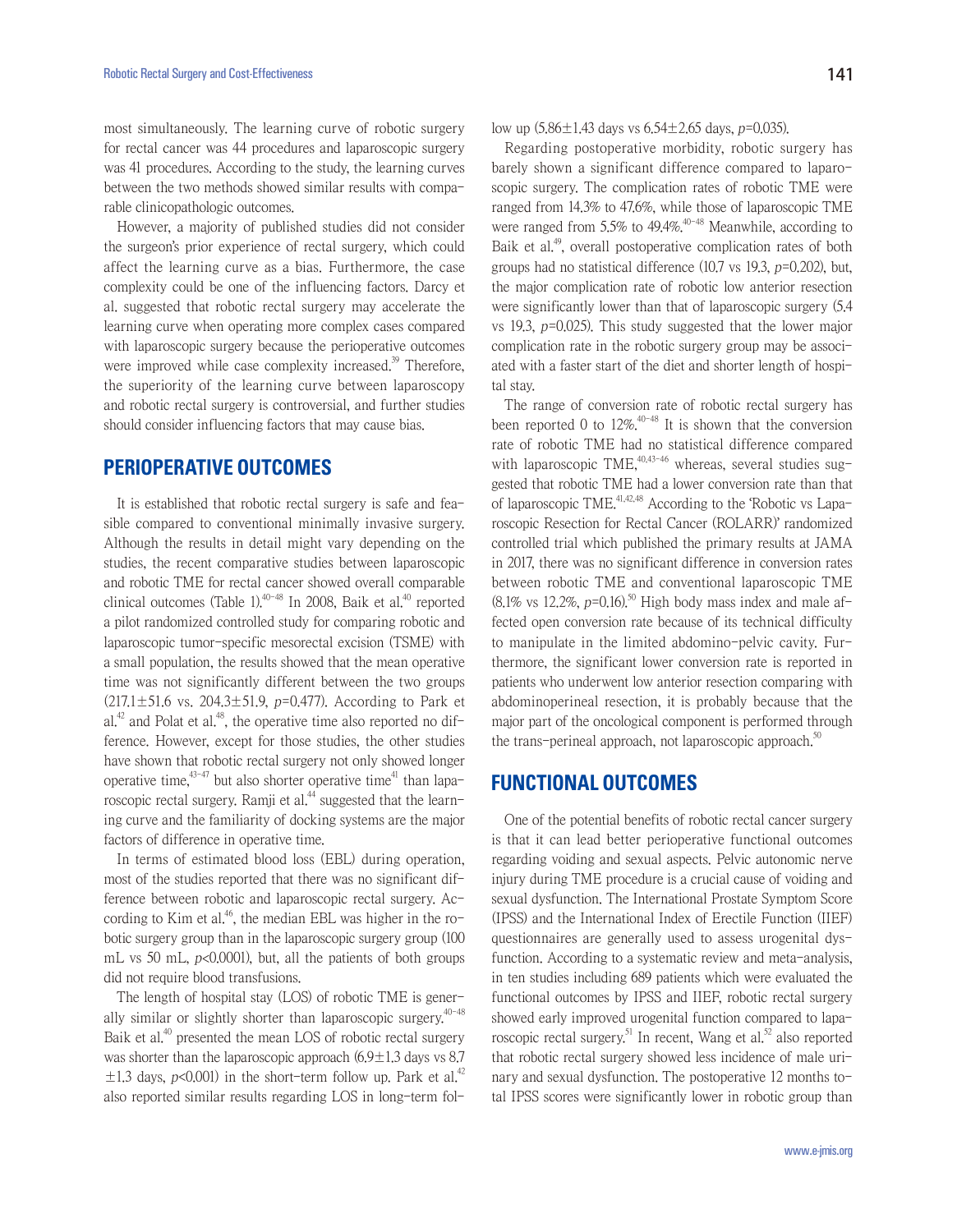|      | Table 1. Perioperative outcomes of robotic TME for rectal cancer compared with conventional surgery                                                                    |                 |                           |                |                 |                                     |                                   |                  |                       |                                  |                                        |                        |                |
|------|------------------------------------------------------------------------------------------------------------------------------------------------------------------------|-----------------|---------------------------|----------------|-----------------|-------------------------------------|-----------------------------------|------------------|-----------------------|----------------------------------|----------------------------------------|------------------------|----------------|
|      |                                                                                                                                                                        |                 |                           | No. of pati    | Ent             |                                     | Operative time (min) <sup>ª</sup> |                  |                       |                                  | Estimated blood loss (mL) <sup>ª</sup> |                        |                |
| Year | Author                                                                                                                                                                 | Country         | R <sub>S</sub>            | $\overline{S}$ | Open            | SS <sub>1</sub>                     | $\overline{S}$                    | Open             | $\overline{p}$        | <b>SS</b>                        | ST                                     | Open                   | $\overline{a}$ |
| 2008 | Baik et al.                                                                                                                                                            | South Korea     | $\approx$                 | $\frac{1}{2}$  |                 | $217.1 + 51.6$                      | $204.3 + 51.9$                    |                  | 0.477                 |                                  |                                        |                        |                |
| 2009 | Patriti et al                                                                                                                                                          | <b>Italy</b>    | 29                        | 57             |                 | $165.9 + 10$                        | $210 + 37$                        |                  | $< 0.05*$             | $37.4 \pm 156$                   | $127 \pm 169$                          |                        | $>0.05$        |
| 2015 | Park et al                                                                                                                                                             | South Korea     | 133                       | 54             |                 | $205 + 67.3$                        | $208.8 + 81.2$                    |                  | 0.766                 | $77.6 \pm 153.2$                 | $82.3 \pm 185.8$                       |                        | 0.841          |
| 2015 | Cho et al.                                                                                                                                                             | South Korea     | 278                       | 278            |                 | $361.6 \pm 91.9$                    | $272.4 \pm 83.8$                  |                  | $10.001*$             | $179.0 + 236.5$                  | $147.0 + 295.3$                        |                        | 0.159          |
| 2016 | Ramji et al.                                                                                                                                                           | Canada          | 26                        | 27             | 26              | $407 \pm 97$                        | $240 \pm 89$                      | $214 \pm 65$     | $<0.001*$             | $296 \pm 155$                    | $524 + 501$                            | $416 + 376$            | $0.04*$        |
|      |                                                                                                                                                                        |                 |                           |                |                 |                                     |                                   |                  |                       |                                  |                                        |                        |                |
| 2017 | Silva-Velazco et al.                                                                                                                                                   | USA             | 89                        | 118            | 304             | 288 <sup>b</sup>                    | 239 <sup>b</sup>                  | 184 <sup>b</sup> | $1001*$               | 235 <sup>b</sup>                 | 200 <sup>b</sup>                       | 300 <sup>b</sup>       | $1001*$        |
|      |                                                                                                                                                                        |                 |                           |                |                 |                                     |                                   |                  | $10001*$              |                                  |                                        |                        | 0.91           |
| 2018 | Kim et al.                                                                                                                                                             | South Korea     | 89                        | 73             |                 | $339.2 \pm 80.1$                    | $227.8 + 65.6$                    |                  | $10001*$              | 100 <sup>b</sup>                 | ្រូ                                    |                        | $< 0.0001*$    |
| 2019 | Asoglu et al                                                                                                                                                           | Turkey          | $\overline{1}$            | 65             |                 | 182 <sup>b</sup>                    | 140 <sup>b</sup>                  |                  | $0.033*$              |                                  |                                        |                        |                |
| 2019 | $\overline{\sigma}$<br>Polat et                                                                                                                                        | The Netherlands | 77                        | $\approx$      |                 | $205.2 \pm 41.6$                    | $217.9 + 57.2$                    |                  | 0.254                 |                                  |                                        |                        |                |
|      |                                                                                                                                                                        |                 |                           | Length         |                 | of hospital stay (day) <sup>a</sup> |                                   |                  | Complication rate (%) |                                  |                                        | Conversion rate (%)    |                |
| Year | Author                                                                                                                                                                 | Country         | <b>RS</b>                 |                | $\overline{S}$  | Open                                | $\overline{\phantom{a}}$          | <b>RS</b>        | $\overline{S}$        | $\overline{\phantom{a}}$<br>Open | <b>RS</b>                              | Open<br>$\overline{S}$ | $\overline{p}$ |
| 2008 | Baik et al.                                                                                                                                                            | South Korea     | $6.9 + 1.3$               |                | $8.7 \pm 1.3$   |                                     | $10.001*$                         | 22.2             | 5.5                   |                                  | $\bigcirc$                             | 11.1                   | 0.486          |
| 2009 | Patriti et al                                                                                                                                                          | <b>Italy</b>    | $11.9 + 7.5$              |                | $9.6 + 6.9$     |                                     | $>0.05$                           | 30.6             | 18.9                  | ${>}\,0.05$                      | $\qquad \qquad \Box$                   | 18.9                   | $<\!\!0.05^*$  |
| 2015 | Park et al.                                                                                                                                                            | South Korea     | $5.86 \pm 1.43$           |                | $6.54 \pm 2.65$ |                                     | $0.035*$                          | 19.5             | 22.6                  | 0.897                            | $\qquad \qquad \Box$                   | $\overline{71}$        | $0.003*$       |
| 2015 | Cho et al.                                                                                                                                                             | South Korea     | $10.4 + 5.6$              |                | $10.7 + 6.6$    |                                     | 0.564                             | 25.9             | 23.7                  | 0.624                            | 0.4                                    | 0.7                    | 1.000          |
| 2016 | Ramji et al.                                                                                                                                                           | Canada          | $7 + 3.4$                 |                | $11.3 \pm 13.7$ | $12.5 \pm 13.6$                     | 0.2                               |                  |                       |                                  | 37<br>$\overline{\mathbf{C}}$          |                        | 0.05           |
| 2017 | Silva-Velazco et al.                                                                                                                                                   | USA             | 品                         |                | ಕೆ              | ಹೆ                                  | $\leq 0.001$ <sup>*</sup>         | 39.4             | 44.1                  | $0.02*$<br>55.3                  | $\overline{5}$                         | 15.4                   | 0.23           |
|      |                                                                                                                                                                        |                 |                           |                |                 |                                     | 0.07                              |                  |                       | 0.54                             |                                        |                        |                |
| 2018 | Kim et al.                                                                                                                                                             | South Korea     | $10.3 + 3.4$              |                | $10.8 \pm 7.4$  |                                     | 0.621                             | 34.8             | 23.3                  | 0.133                            | $\ddot{5}$                             | $\cup$                 | 0.475          |
| 2019 | Asoglu et al.                                                                                                                                                          | Turkey          | دم                        |                | ã               |                                     | 0.175                             | 14.3             | 24.6                  | 0.504                            | $\qquad \qquad \qquad \Box$            | $\overline{3.1}$       |                |
| 2019 | Polat et al.                                                                                                                                                           | The Netherlands | $\mathbb{G}^{\mathbb{G}}$ |                | $\mathbb{G}$    |                                     |                                   | 47.6             | 49.4                  | 0.721                            | 2.6                                    | 17.6                   | $0.005*$       |
|      | Nalues presented as mean±standard deviation, Nalues presented as median. *p<0.05 is considered statistically significant. RS=robotic surgery; LS=laparoscopic surgery; |                 |                           |                |                 |                                     |                                   |                  |                       |                                  |                                        |                        |                |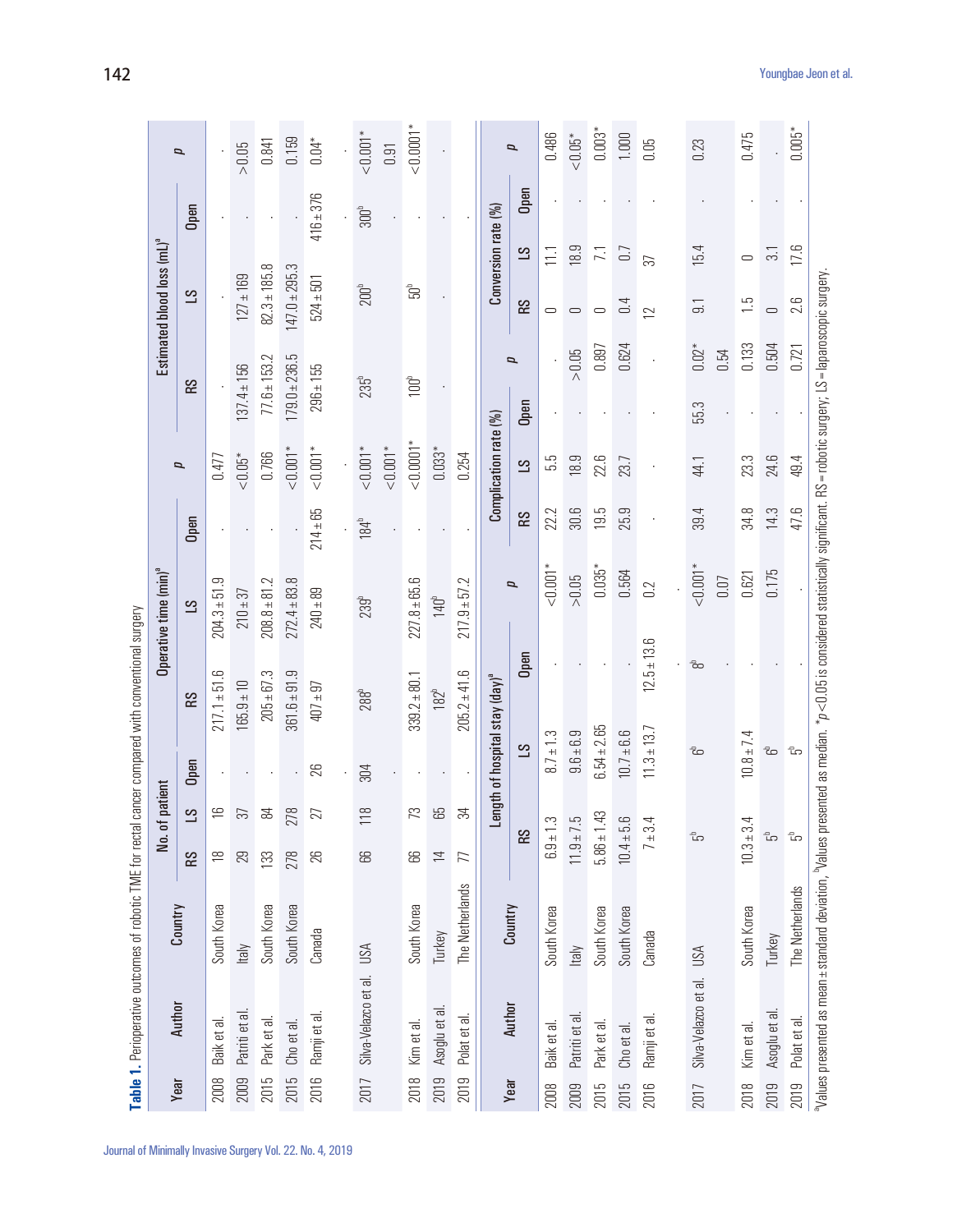|      | <b>I an Ic 7:</b> Allied An Annual Darry Allies All I and In Lime I all I and I allies                                                                                                                                             |                 |                |                |      | WEDNEY BUDDLED ALD A LOOK DU BOALLOU |                                       |                |                 |                                  |                                                                                                                            |                          |                |                  |      |                          |
|------|------------------------------------------------------------------------------------------------------------------------------------------------------------------------------------------------------------------------------------|-----------------|----------------|----------------|------|--------------------------------------|---------------------------------------|----------------|-----------------|----------------------------------|----------------------------------------------------------------------------------------------------------------------------|--------------------------|----------------|------------------|------|--------------------------|
|      |                                                                                                                                                                                                                                    |                 | No. of pati    | lent           |      |                                      | Follow up period (month) <sup>a</sup> |                |                 | No. of harvested LN <sup>ª</sup> |                                                                                                                            |                          |                | Involved CRM (%) |      |                          |
| Year | Author                                                                                                                                                                                                                             | Country         | <b>RS</b>      | $\overline{S}$ | Open | <b>RS</b>                            | $\overline{S}$                        | Open           | <b>RS</b>       | $\overline{S}$                   | Open                                                                                                                       | $\overline{p}$           | <b>RS</b>      | $\overline{S}$   | Open | p                        |
| 2008 | Baik et al.                                                                                                                                                                                                                        | South Korea     | $\frac{8}{10}$ | $\frac{1}{2}$  |      |                                      |                                       |                | $20.0 + 9.1$    | $17.4 \pm 10.6$                  |                                                                                                                            | 0.437                    |                |                  |      |                          |
| 2009 | Patriti et al                                                                                                                                                                                                                      | ltaly           | 29             | 37             |      | $29.2 \pm 14$                        | $18.7 \pm 13.8$                       |                | $10.3 + 4$      | $11.2 + 5$                       |                                                                                                                            | ${>}0.05$                | Negative       | Negative         |      |                          |
| 2015 | Park et al.                                                                                                                                                                                                                        | South Korea     | 133            | 84             |      | $54.4 \pm 17.3$                      |                                       |                | $0.3 + 8.8$     | $0.6 + 10.2$                     |                                                                                                                            | 0.823                    | 6.8            | $\overline{7.1}$ |      | 0.915                    |
| 2015 | Cho et al.                                                                                                                                                                                                                         | South Korea     | 278            | 278            |      | $51.0 \pm 13.1$                      | $52.5 \pm 17.1$                       |                | $15.0 \pm 8.1$  | $16.2 \pm 8.1$                   |                                                                                                                            | 0.069                    | 5              | 4.7              |      | 1.000                    |
| 2016 | Ramji et al.                                                                                                                                                                                                                       | Canada          | 26             | 27             | 26   |                                      |                                       |                | $16.7 \pm 6.8$  | $16.8 \pm 7.7$                   | $17.5 \pm 8.2$                                                                                                             | 0.97                     | $\bigcirc$     | $\cup$           | 3.8  | 0.94                     |
|      |                                                                                                                                                                                                                                    |                 |                |                |      |                                      |                                       |                |                 |                                  |                                                                                                                            |                          |                |                  |      |                          |
| 2017 | Silva-Velazco et al.                                                                                                                                                                                                               | USA             | 89             | 118            | 304  |                                      |                                       |                | $22^b$          | $24^b$                           | 23 <sup>b</sup>                                                                                                            | 0.93                     | 7.6            | 3.4              | 5.3  | 0.42                     |
|      |                                                                                                                                                                                                                                    |                 |                |                |      |                                      |                                       |                |                 |                                  |                                                                                                                            |                          |                |                  |      |                          |
| 2018 | Kim et al.                                                                                                                                                                                                                         | South Korea     | 89             | 73             |      |                                      |                                       |                | 18 <sup>b</sup> | $\overline{15}^{\circ}$          |                                                                                                                            | $0.04*$                  | $\overline{6}$ | 55               |      | 0.999                    |
| 2019 | Asoglu et al.                                                                                                                                                                                                                      | Turkey          | $\overline{4}$ | 65             |      | 92                                   | 88                                    |                | 32 <sup>b</sup> | $23b$                            |                                                                                                                            | $0.008*$                 |                |                  |      |                          |
| 2019 | Polat et al.                                                                                                                                                                                                                       | The Netherlands | 77             | $\approx$      |      | $15.3(0.2 \sim$                      | $35.9$ <sup>b</sup>                   |                | $16.0 + 8.0$    | $15.3 + 3.8$                     |                                                                                                                            | 0.506                    | 10.4           | 5.7              |      | 0.421                    |
|      |                                                                                                                                                                                                                                    |                 |                |                |      | DRM (cm)                             |                                       |                |                 | $5$ -year OS $(%)$               |                                                                                                                            |                          |                | 5-year DFS (%)   |      |                          |
| Year | Author                                                                                                                                                                                                                             | Country         | <b>SS</b>      |                |      | $\overline{S}$                       | Open                                  | $\overline{p}$ | <b>RS</b>       | $\overline{S}$                   | Open                                                                                                                       | $\overline{\phantom{a}}$ | RS <sub></sub> | $\overline{S}$   | Open | $\overline{\phantom{a}}$ |
| 2008 | Baik et al.                                                                                                                                                                                                                        | South Korea     | $4.0 \pm 1.1$  |                |      | $3.7 \pm 1.1$                        |                                       | 0.467          |                 |                                  |                                                                                                                            |                          |                |                  |      |                          |
| 2009 | Patriti et al.                                                                                                                                                                                                                     | Italy           | $2.1 \pm 0.9$  |                |      | $4.5 \pm 7.2$                        |                                       | $> 0.05$       |                 |                                  |                                                                                                                            |                          |                |                  |      |                          |
| 2015 | Park et al.                                                                                                                                                                                                                        | South Korea     | $2.8 \pm 2.1$  |                |      | $2.9 \pm 1.6$                        |                                       | 0.652          | 92.8            | 93.5                             |                                                                                                                            | 0.829                    | 81.9           | 78.7             |      | 0.547                    |
| 2015 | Cho et al.                                                                                                                                                                                                                         | South Korea     | $2.0 \pm 1.4$  |                |      | $2.2 \pm 1.4$                        |                                       | 0.161          | 92.2            | 93.1                             |                                                                                                                            | 0.422                    | 81.8           | 79.6             |      | 0.538                    |
| 2016 | Ramji et al.                                                                                                                                                                                                                       | Canada          | $2.9 + 2.0$    |                |      | $3.5 \pm 1.9$                        | $4.0 \pm 2.8$                         | 0.26           |                 |                                  |                                                                                                                            |                          |                |                  |      |                          |
|      |                                                                                                                                                                                                                                    |                 |                |                |      |                                      |                                       |                |                 |                                  |                                                                                                                            |                          |                |                  |      |                          |
| 2017 | Silva-Velazco et al.                                                                                                                                                                                                               | USA             |                |                |      |                                      |                                       |                |                 |                                  |                                                                                                                            |                          |                |                  |      |                          |
| 2018 | Kim et al.                                                                                                                                                                                                                         | South Korea     | ה<br>ב         |                |      | $0.7^{\circ}$                        |                                       | 0.11           |                 |                                  |                                                                                                                            |                          |                |                  |      |                          |
| 2019 | Asoglu et al.                                                                                                                                                                                                                      | Turkey          | $2.7^{\circ}$  |                |      | $\overline{1}$ .5°                   |                                       | $0.014*$       | 83.3            | 75.4                             |                                                                                                                            | 0.55                     | 81.8           | 74.4             |      | 0.662                    |
| 2019 | Polat et al.                                                                                                                                                                                                                       | The Netherlands |                |                |      |                                      |                                       |                |                 |                                  |                                                                                                                            |                          |                |                  |      |                          |
|      | CRM = circumferential resection margin; DRM = distal resection margin; OS = overall survival; DFS = disease-free survival.<br><sup>3</sup> Values presented as mean ± standard deviation, <sup>3</sup> Values presented as median. |                 |                |                |      |                                      |                                       |                |                 |                                  | $^*/\!\! \rho$ <0.05 is considered statistically significant. RS=robotic surgery; LS: Laparoscopic surgery, LN=lymph node; |                          |                |                  |      |                          |

Table 2. Oncologic outcomes of robotic TME for rectal cancer compared with conventional surgery **Table 2.** Oncologic outcomes of robotic TME for rectal cancer compared with conventional surgery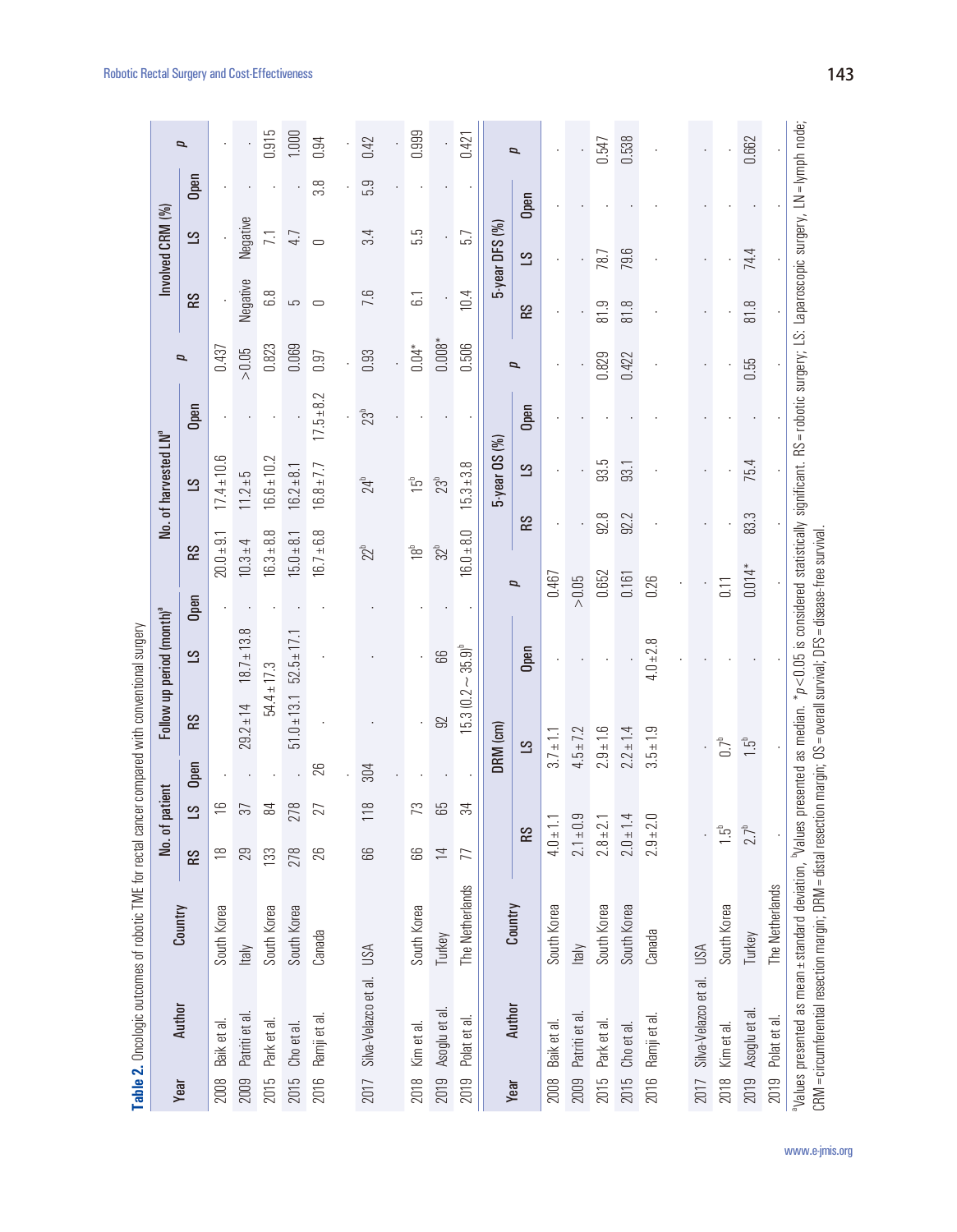laparoscopic group  $(6.79 \text{ vs } 9.66, p=0.037)$ , and the postoperative 12 months total IIEF scores were significantly higher in robotic group than laparoscopic group  $(46.2 \text{ vs } 40.1, p=0.043)$ . It might be because the robotic system provides a clearer field of view and better ergonomics, therefore, they result in more meticulous manipulation for pelvic dissection comparing with laparoscopic approach. Robotic surgery seems to be more effective than laparoscopic surgery for pelvic autonomic nerve preservation in TME procedure, however, large-populated randomized trial is required.

#### **ONCOLOGIC OUTCOMES**

The oncologic outcomes of robotic TME are generally comparable to those of laparoscopic TME. Table 2 shows the oncologic outcomes of robotic TME for rectal cancer compared with conventional surgery in recently published studies, and there are rarely statistical differences between robotic TME and laparoscopic TME.<sup>40-48</sup>

The completeness of oncologic resection was reflected by the pathologic outcomes of the specimen including the number of harvested lymph nodes (LN), circumferential resection margin (CRM), and distal resection margin (DRM). The harvested LN of both groups were mostly more than 12 in the majority of studies. According to Kim et al.<sup>46</sup> and Asoglu et al.<sup>47</sup>, the number of harvested LN of the robotic group was statistically higher than that of the laparoscopic group (18 vs 15,  $p=0.04$ , and 32 vs 23,  $p=0.008$ ), while a lot of other studies showed no significant difference.<sup>40-42,44,45,48</sup> In terms of CRM involvement and the length of DRM, the results of both groups were also similar. Baik et al. $49$  compared completeness of the TME specimen between robotic and laparoscopic groups macroscopically, and the robotic group was superior to the laparoscopic group  $(p=0.033)$ , hence, it might account for the technical advantage of the robotic system regarding more meticulous dissection. Nevertheless, the pathologic outcomes including harvested LN, CRM, and DRM showed no differences.<sup>49</sup>

In short-term oncologic outcomes of robotic TME, the 3-year overall survival (OS), and 3-year disease-free survival (DFS) were ranged 90.1~97.0%, and 73.7~79.2%, respectively.<sup>49,53-58</sup> Pai et al.<sup>54</sup> reported that the local recurrence was 4% and the systemic recurrence was 17%. Another study by Baek et al.<sup>53</sup> reported that the local recurrence was  $3.1\%$  with the mean time of 23 months, and the systemic recurrence was 6.3%. According to Feroci et al.<sup>59</sup>, comparing with laparoscopic TME, robotic TME did not show statistical difference regarding 3-year OS (robotic vs laparoscopic; 90.2% vs 90.0%, <sup>p</sup>=0.956), DFS (79.2% vs 83.4%, p=0.268), local recurrence rate  $(1.9\%$  vs 5.2%, p=0.618), and distant metastasis rate  $(17\%$  vs

8.6%, p=0.256).

Park et al.<sup>42</sup> reported the first article to compare the longterm oncologic outcomes between robotic and laparoscopic rectal surgery during the mean follow-up of 54.4 months. The 5-year OS (robotic vs laparoscopic; 92.8% vs 93.5%, p=0.829), DFS (81.9% vs 78.7%, p=0.547), and local recurrence rate (2.3% vs 1.2%, p=0.649) between two groups had no difference. Asoglu et al.<sup>47</sup> recently reported the similar long-term comparing results with the mean follow-up of 92 months ( OS: 83.3% vs 75.4%, p=0.55, DFS: 81.8% vs 74.7%, p=0.662).

Up to now, although expecting that robotic TME would improve the quality of the specimen through technically more meticulous manipulation than laparoscopic TME, previous results have not provided a clear advantage in pathologic, shortterm and long-term oncologic outcomes. However, there have been no results of level Ⅰ evidence, randomized controlled trial will be required. The long-term follow up results of the ROLARR trial which is the largest multicenter randomized study will be quite helpful to establish robotic rectal cancer surgery regarding oncologic surgery and selection of surgical approach.

#### **COST ANALYSIS**

In order to shift the paradigm of specific therapeutic modality in modern medicine, not only the clinical outcomes of the patients, but also the price competitiveness should be available. The main drawback of robotic surgery is relatively higher costs compared to laparoscopic surgery. In general, the overall total costs for one patient from hospital admission to discharge are consisted of operative costs (including the cost of the operation room in relation to the operative time, and laparoscopic or robotic devices, consumable instruments, etc.) and other hospitalization costs (including the cost associated with length of hospital stay; medication, nursing care, blood transfusion, radiologic exam, nutrition, fluid administration, other consumables, etc.). Table 3 demonstrates the recently published studies regarding cost analysis of robotic TME for rectal cancer comparing with the conventional approach. Almost all the studies suggested that robotic TME had definitely higher costs than laparoscopic surgery.<sup>42,44,45,60-64</sup>

In South Korea, Baek et al. $60$  reported that total hospital charges of robotic rectal surgery are larger than those of laparoscopic rectal surgery  $(14647 \text{ vs } 9978, \text{ USD}, p=0.001)$ . The charge for anesthesia, laboratory, radiology, nursing care, and medical therapy was not different between two groups, but operative charges were significantly higher in the robotic surgery group (8849 vs 2289, USD,  $p \le 0.001$ ). The main cost portion of the robotic surgery group was operative cost (60.3%), whereas that of the laparoscopic surgery group was consum-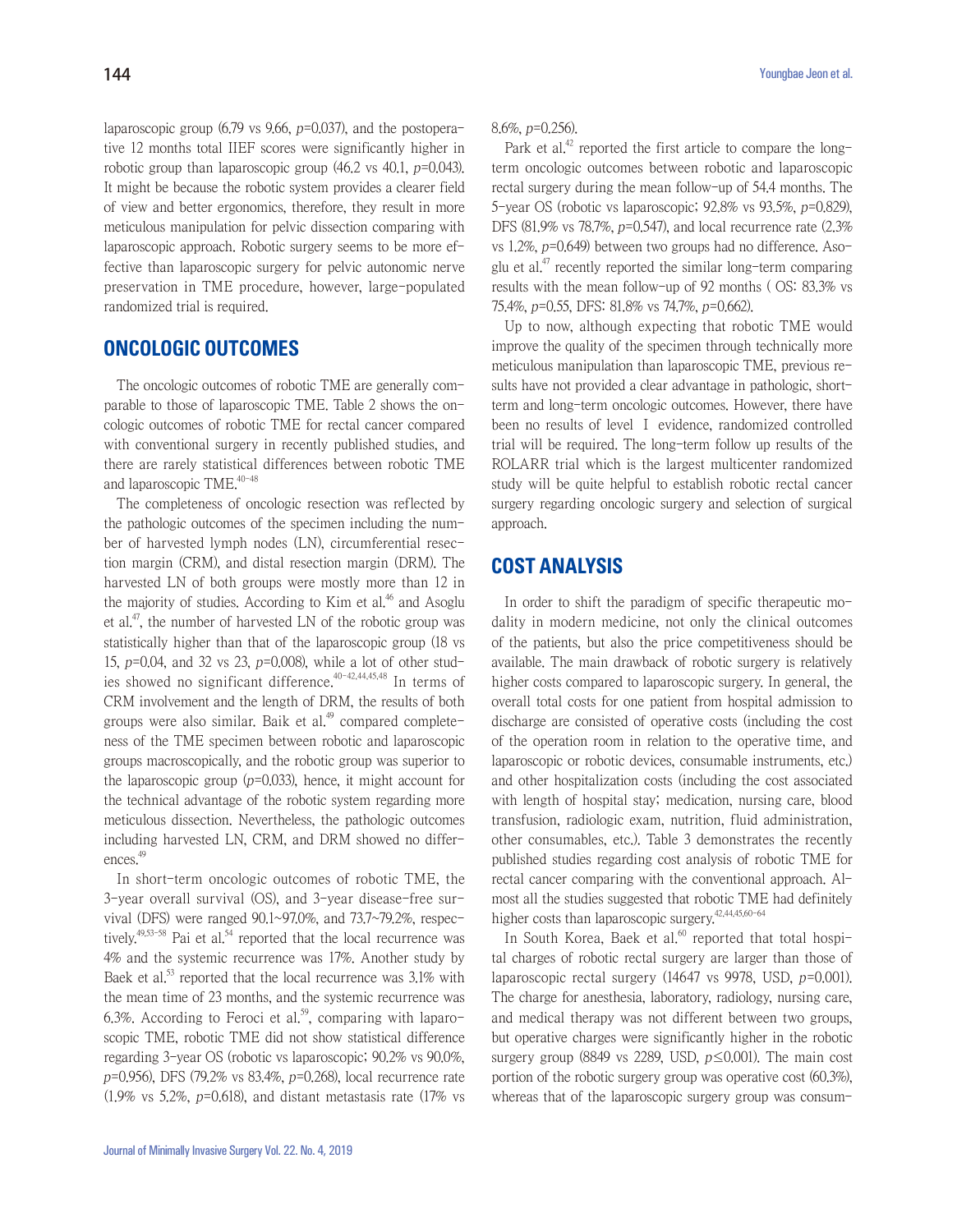|      | <b>CONSIDERATION ISSUED AND DESCRIPTION OF A READ OF A READ OF A READ OF A READ OF A READ OF A READ .</b>                                                                                                                                                               |                     |           |                     |      |                                   |                                               |                              |                   |                      |                                 |                             |                     |                          |
|------|-------------------------------------------------------------------------------------------------------------------------------------------------------------------------------------------------------------------------------------------------------------------------|---------------------|-----------|---------------------|------|-----------------------------------|-----------------------------------------------|------------------------------|-------------------|----------------------|---------------------------------|-----------------------------|---------------------|--------------------------|
|      |                                                                                                                                                                                                                                                                         |                     |           | No. of patient      |      | Cost                              |                                               | Total cost <sup>a</sup>      |                   |                      |                                 | Operative cost <sup>a</sup> |                     |                          |
| Year | Author                                                                                                                                                                                                                                                                  | Country             | <b>SS</b> | $\overline{S}$      | Open | imit                              | R <sub>S</sub>                                | $\overline{S}$               | Open              | p                    | <b>SS</b>                       | $\overline{S}$              | Open                | p                        |
| 2012 | Baek et al.                                                                                                                                                                                                                                                             | South Korea         | 154       | 150                 |      | <b>USD</b>                        | $14647 \pm 3.822$                             | $9978 \pm 3549$              |                   | $0.001*$             | $8849 \pm 1593$                 | $2289 + 587$                |                     | $<\!\!0.001^*$           |
| 2015 | Kim et al.                                                                                                                                                                                                                                                              | South Korea         | 251       | 251                 |      | <b>USU</b>                        | $5138.5 \pm 2586.1$                           | $10693.0 \pm 1815.6$         |                   |                      | $< 0.001*102002*525.9$          | $6506.1 + 827.9$            |                     | $1001*$                  |
| 2015 | Park et al.                                                                                                                                                                                                                                                             | South Korea         | 133       | 84                  |      | <b>USU</b>                        | $12742.5 \pm 3509.9$                          | $10101.3 \pm 2804.8$         |                   | $1 * 0.001$          |                                 |                             |                     |                          |
| 2016 | Morelli et al                                                                                                                                                                                                                                                           | ltaly               | 25        | 50                  |      | EUR                               | $12283.5^{h}$                                 | 7619.8 <sup>b</sup>          |                   | $1 * 0.001$          |                                 |                             |                     |                          |
| 2016 | Ramji et al.                                                                                                                                                                                                                                                            | Canada              | 26        | 27                  | 26   | CAD                               | $18273.4^{b}$                                 | 11493.6 <sup>b</sup>         | 12558.6           | $0.029*$             | $11879.7^{b}$                   | 5313.6 <sup>b</sup>         | 4339.7 <sup>b</sup> | $\leq 0.0001$ *          |
|      |                                                                                                                                                                                                                                                                         |                     |           |                     |      |                                   |                                               |                              |                   |                      |                                 |                             |                     |                          |
| 2017 | Silva-Velazco et al.                                                                                                                                                                                                                                                    | USA                 | 89        | 118                 | 304  |                                   | 131% <sup>c</sup>                             | $104\%$                      | 100% <sup>c</sup> | $1*$                 |                                 |                             |                     |                          |
|      |                                                                                                                                                                                                                                                                         |                     |           |                     |      |                                   |                                               |                              |                   | $0.01*$              |                                 |                             |                     |                          |
| 2017 | lelpo et al                                                                                                                                                                                                                                                             | Spain               | 88        | 113                 |      | EUR                               | 7279.3 <sup>d</sup>                           | 6879.8                       |                   | 0.44                 | $4285.2^{d}$                    | 3506.1                      |                     | $0.004*$                 |
| 2018 | Chen et al.                                                                                                                                                                                                                                                             | Taiwan <sup>e</sup> | 551       | 551                 |      | <b>USD</b>                        | 20628 <sup>b</sup>                            | $17671^{b}$                  |                   |                      |                                 |                             |                     |                          |
|      |                                                                                                                                                                                                                                                                         |                     |           | 883                 | 883  |                                   |                                               | 17252 <sup>b</sup>           | $16417^{b}$       |                      |                                 |                             |                     |                          |
|      |                                                                                                                                                                                                                                                                         |                     |           |                     |      | Hospitalization cost <sup>a</sup> |                                               |                              |                   |                      | Patient's payments <sup>ª</sup> |                             |                     |                          |
| Year | Author                                                                                                                                                                                                                                                                  | Country             |           | <b>RS</b>           |      |                                   | $\overline{S}$                                | Open                         | $\overline{p}$    | <b>SS</b>            | ST                              | Open                        |                     | $\overline{\phantom{a}}$ |
| 2012 | Baek et al.                                                                                                                                                                                                                                                             | South Korea         |           | $2532 \pm 2100$     |      |                                   | $1875 \pm 1313$                               | 0.473                        |                   | $11540 \pm 2263$     | $3956 \pm 1170$                 |                             |                     | $1001*$                  |
| 2015 | Kim et al.                                                                                                                                                                                                                                                              | South Korea         |           | $2963.3 \pm 191$    | بن   |                                   | $2416.6 \pm 1077.8$                           |                              | $0.001*$          | $12466.8 \pm 1933.1$ | $4710.2 \pm 1062.7$             |                             |                     | 1001                     |
| 2015 | Park et al.                                                                                                                                                                                                                                                             | South Korea         |           |                     |      |                                   |                                               |                              |                   | $10029.4 \pm 2581.4$ | $4285.2 \pm 1255.1$             |                             |                     | $1001*$                  |
| 2016 | Morelli et al.                                                                                                                                                                                                                                                          | ltaly               |           | $4245.4^{b}$        |      |                                   | $4717.1^{b}$                                  | 0.91                         |                   |                      |                                 |                             |                     |                          |
| 2016 | Ramji et al.                                                                                                                                                                                                                                                            | Canada              |           | 4406.0 <sup>b</sup> |      |                                   | 4914.3 <sup>b</sup>                           | 0.744<br>4392.9 <sup>b</sup> |                   |                      |                                 |                             |                     |                          |
|      |                                                                                                                                                                                                                                                                         |                     |           |                     |      |                                   |                                               |                              |                   |                      |                                 |                             |                     |                          |
| 2017 | Silva-Velazco et al.                                                                                                                                                                                                                                                    | USA                 |           |                     |      |                                   |                                               |                              |                   |                      |                                 |                             |                     |                          |
| 2017 | lelpo et al.                                                                                                                                                                                                                                                            | Spain               |           | 2994.1 <sup>d</sup> |      |                                   | 3373.7                                        | 0.36                         |                   |                      |                                 |                             |                     |                          |
| 2018 | Chen et al.                                                                                                                                                                                                                                                             | Taiwan <sup>e</sup> |           |                     |      |                                   |                                               |                              |                   |                      |                                 |                             |                     |                          |
|      |                                                                                                                                                                                                                                                                         |                     |           |                     |      |                                   |                                               |                              |                   |                      |                                 |                             |                     |                          |
|      | Nalues presented as mean±standard deviation, Nalues presented as median, °The relative percentage of cost, °Fixed costs were excluded, °The corresponding author is in Taiwan, but the database is<br>from the USA. *p<0.05 is considered statistically significant. RS |                     |           |                     |      |                                   | = robotic surgery; LS = laparoscopic surgery. |                              |                   |                      |                                 |                             |                     |                          |

Table 3. Cost analysis of robotic TME for rectal cancer compared with conventional surgery **Table 3.** Cost analysis of robotic TME for rectal cancer compared with conventional surgery

www.e-jmis.org

Robotic Rectal Surgery and Cost-Effectiveness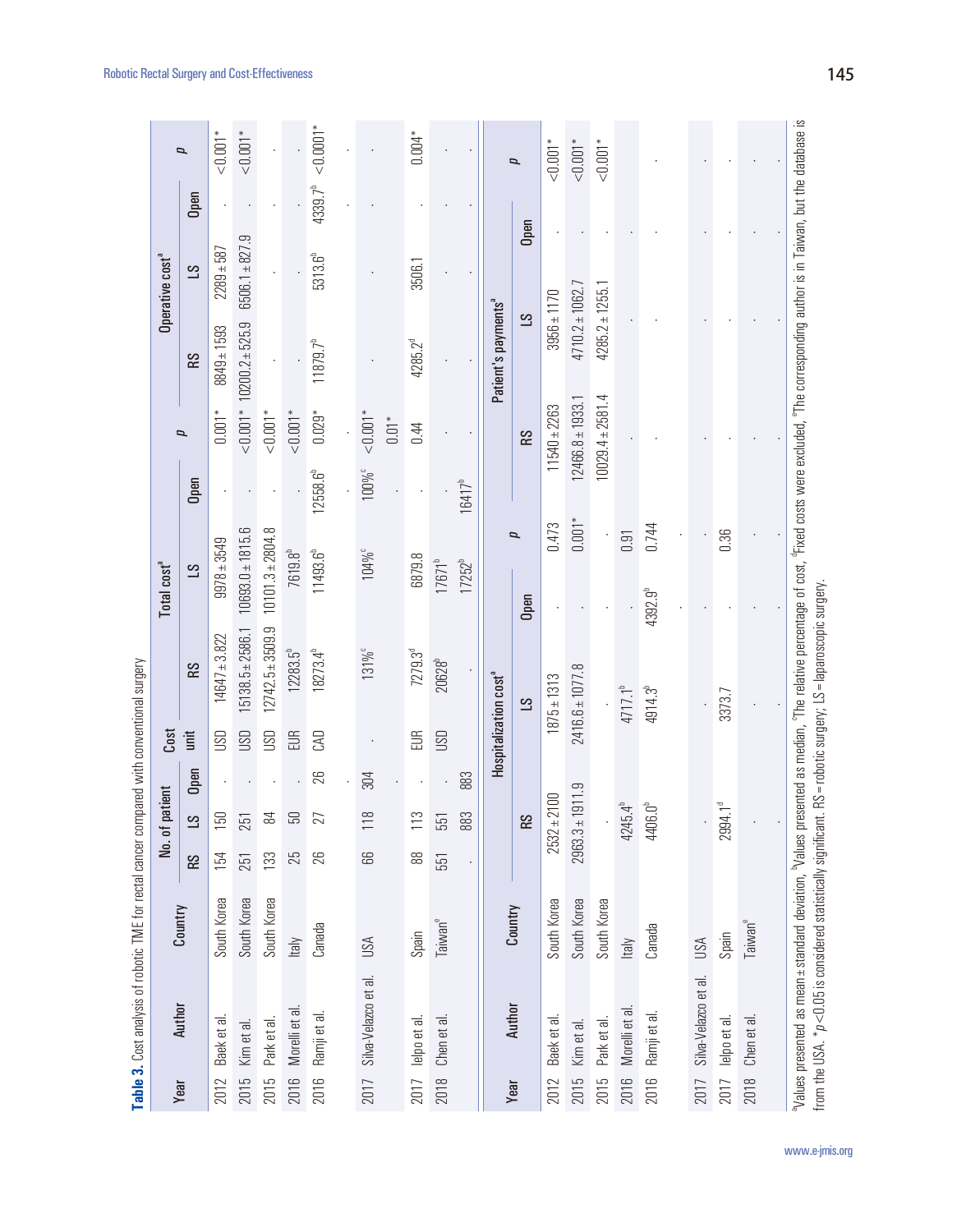ables (33.7%). The operative costs of robotic colorectal surgery are non-deductible in the South Korean health care system. Kim et al.<sup>61</sup> analyzed the cost-effectiveness of robotic rectal cancer surgery focusing on short-term outcomes using propensity score-matching method. Comparing the laparoscopic group (n=251), the robotic group (n=251) showed similar shortterm clinical outcomes, but higher costs in all categories of charges (total hospital charges, patients' payment, operative charges, anesthetic charges, and postoperative management charges). Park et al. $42$  reported a comparison of costs between robotic low anterior resection group and laparoscopic low anterior resection group with long-term oncologic outcomes. As mentioned above, they had similar long-term oncologic outcomes, however, the patients' payment of robotic surgery was 2.34 times higher than that of laparoscopic surgery (10029.4 vs 4285.2, USD,  $p<0.001$ ), and the total cost was also higher in robotic surgery  $(12742.5 \text{ vs } 10101.3, \text{USD}, p<0.001)$ .

In Italy, Morelli et al. $62$  reported a single surgeon's initial 50 robotic rectal resection experience focusing on cost analysis according to the learning curve using the CUSUM method comparing with laparoscopic TME. They divided the costs into two categories which are fixed costs (costs related to robotic equipment or laparoscopic device), and variable costs (costs related to disposable instruments, operating room personnel, and length of stay). Based on the CUSUM method, the robotic TME group was divided into three phases (Rob1: 1~19, Rob2: 20~40, Rob3: 41~50) and there was a statistical change in the operative time of each phase. Total costs were significantly higher in the robotic TME group (12283.5 vs 7619.8, EUR,  $p<0.001$ ), and variable costs were also higher in the robotic TME group comparing with the laparoscopic TME group (10614.6 vs 7585.4, EUR,  $p<0.001$ ). Costs were higher for Rob1 comparing with Rob3  $(p<0.009)$ , and it may be reflected that the reduction of overall costs was caused by the reduction of operative time with an increase of robotic experience. Excluding fixed costs, there was no significant difference in variable costs between the Rob3 group and the laparoscopic TME group  $(p=0.084)$ . According to this article, however, total costs were still higher in the robotic group even if the surgeon reaches the experienced phase of robotic TME (p<0.001).

In Canada, Ramji et al. $44$  compared the clinical and economic outcomes among three approaches of rectal cancer surgery (open, laparoscopic, and robotic) in a publicly funded healthcare system. There was no statistical difference for total costs and operative costs between open and laparoscopic method, whereas, robotic surgery added approximately 6000 CAD to the median costs of each operation, increasing the average cost of stay for a patient by 1.5 times with similar clinical outcomes (Operative costs: open vs laparoscopic vs robotic, 4339.63 vs 5313.59 vs 11879.66, CAD, p<0.001). Silva-Velazco

et al.45 from the United States also reported a comparison of the clinical and cost analysis of proctectomy in patients with rectal cancer by open, laparoscopic, and robotic surgery. The total median cost of all hospitalizations per patient, the robotic group required significantly higher costs  $(p<0.001)$ . This finding was also detected when comparing the robotic group with an open group  $(p<0.001)$  or a laparoscopic group  $(p<0.001)$ respectively, while there was no difference in the open group compared to the laparoscopic group  $(p=0.18)$ . When the median total cost for open surgery was accounted for 100%, the median total cost for the laparoscopic group was 104%, and that of the robotic group was 131%.

In Spain, Ielpo et al. $63$  reported a comparative study of clinical outcomes and costs for robotic versus laparoscopic surgery for rectal cancer. The mean operative costs were significantly higher for the robotic group  $(4285.16 \text{ vs } 3506.11, \text{ EUR}, p=0.04)$ , but, the mean overall costs were similar in both groups (7279.31 vs 6879.80, EUR,  $p=0.44$ ). The mean hospitalization costs of the robotic group were 3383.71 EUR, and that of the laparoscopic group was 2994.14 EUR  $(p=0.63)$ . However, since this study did not include fixed costs for robotic surgery (acquisition or maintenance of the robotic device), different results could be derived.

There was a largely populated retrospective analysis using the Nationwide Inpatient Sample database in the United States.<sup>64</sup> After propensity score matching, the study included 883 matched patients each in the open and laparoscopic group, and 551 matched patients each in the laparoscopic and robotic group. Although the p value was not demonstrated, the robotic group had a higher median total cost comparing with the laparoscopic group (20628 vs 17671, USD). For further analysis, using odd ratio, the robotic group had a significantly higher cost than laparoscopic group (odds ratio 1.42, 95% confidence index 1.13~1.79), but no benefit over laparoscopic surgery in terms of mortality and morbidity.

In summary, almost all studies suggested that robotic TME showed higher cost comparing with laparoscopic TME while the overall clinical outcomes were similar. After the learning curve for robotic TME, the operative costs could be reduced, but the total costs including fixed costs were still higher because of the expensive purchasing charge for the robotic system. Because of a majority of published studies regarding cost analysis for robotic TME is retrospective study, large populated prospective randomized studies on the cost-effectiveness of robotic surgery may be warranted.

#### **CONCLUSIONS**

Robotic surgery for rectal cancer is not only feasible and safe but also has various potential benefits especially surgeon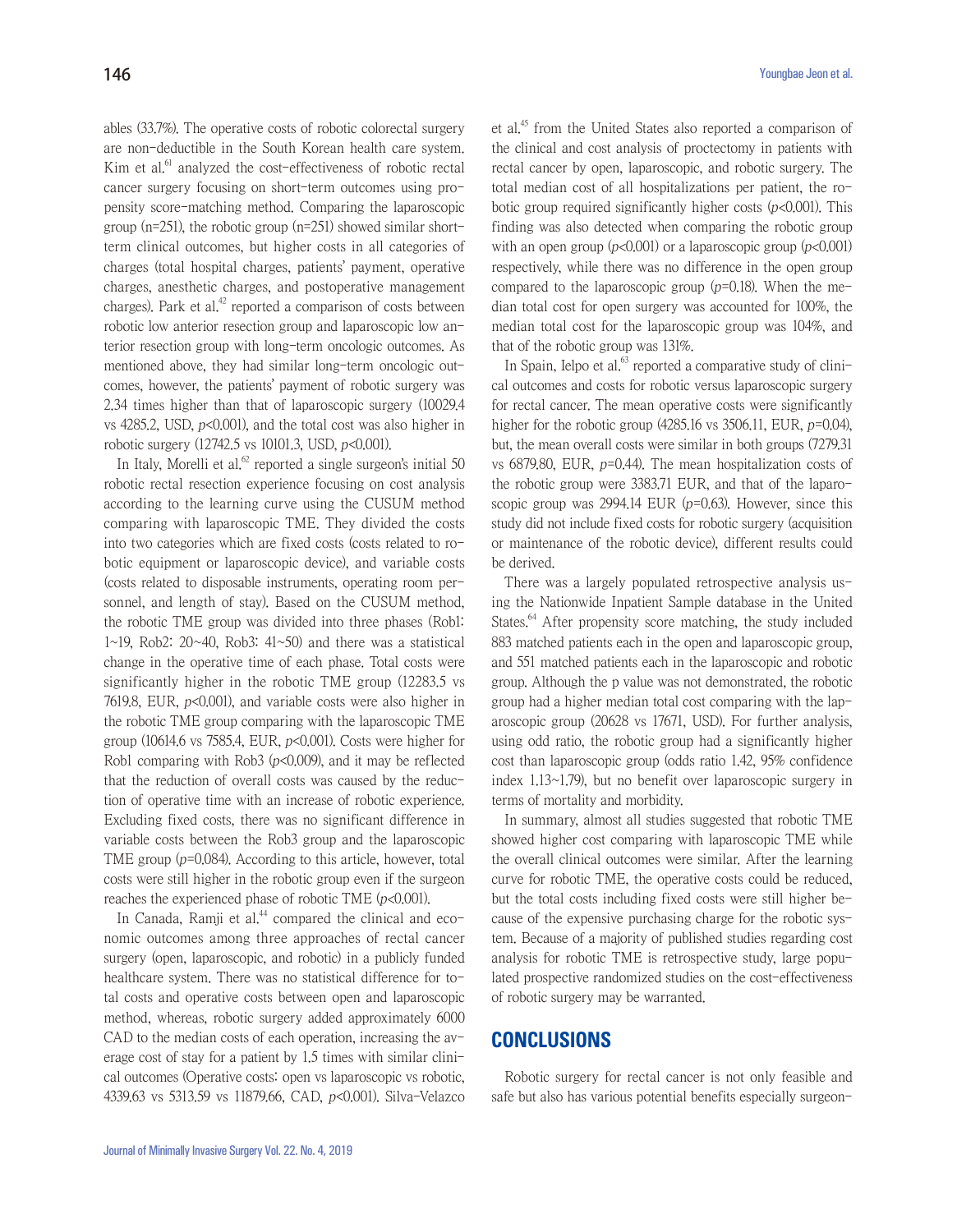centered technical advantages compared to the conventional laparoscopic rectal surgery. Robotic system is considered as one of useful options when technical demanding procedures including TME in narrow pelvis, lateral pelvic nerve dissection, or intersphincteric resection are needed. However, robotic rectal surgery showed significant higher costs than laparoscopic surgery with similar overall clinical outcomes. The overall costs are higher in robotic surgery than the laparoscopic approach, especially it is account for manifestly expensive operative costs. Therefore, although robotic rectal surgery has several benefits, it is not enough to be a costeffective approach in the field of minimally invasive surgery in the present time. Because of the price of robotic equipment is mainly high, it may lead to different results in the future. Positive competition of industries in correlation with technological development may gradually reduce the price of the robotic system, and it will be helpful to increase the costeffectiveness of robotic rectal surgery with acceptable results of large populated prospective randomized studies.

#### **ORCID**

Youngbae Jeon, https://orcid.org/0000-0003-1322-9536 Eun Jung Park, https://orcid.org/0000-0002-4559-2690 Seung Hyuk Baik, https://orcid.org/0000-0003-4183-2332

#### **AUTHORS' CONTRIBUTIONS**

Conceptualization: SHB. Formal analysis: YBJ. Methodology: EJP, YBJ. Writing-original draft: YBJ. Writing-review and editing: YBJ, EJP, SHB.

# **CONFLICT OF INTEREST**

None.

### **FUNDING**

This research was supported by the Basic Science Research Program through the National Research Foundation of Korea (NRF) funded by the Ministry of Science and ICT (NRF-2017R1A2B2011520).

# **ACKNOWLEDGMENTS**

The authors would like to thank Ms. MiSun Park for the English editing of this paper.

### **REFERENCES**

- 1) Zelhart M, Kaiser AM. Robotic versus laparoscopic versus open colorectal surgery: towards defining criteria to the right choice. Surg Endosc 2018;32:24-38.
- 2) Clinical Outcomes of Surgical Therapy Study G, Nelson H, Sargent DJ, et al. A comparison of laparoscopically assisted and open colectomy for colon cancer. N Engl J Med 2004;350:2050-2059.
- 3) Lacy AM, García-Valdecasas JC, Delgado S, et al. Laparoscopyassisted colectomy versus open colectomy for treatment of nonmetastatic colon cancer: a randomised trial. Lancet 2002;359:2224- 2229.
- 4) Leung KL, Kwok SPY, Lam SCW, et al. Laparoscopic resection of rectosigmoid carcinoma: prospective randomised trial. Lancet 2004;363:1187-1192.
- 5) Isik O, Gorgun E. How Has the Robot Contributed to Colon Cancer Surgery? Clin Colon Rectal Surg 2015;28:220-227.
- 6) Zhang X, Wei Z, Bie M, Peng X, Chen C. Robot-assisted versus laparoscopic-assisted surgery for colorectal cancer: a meta-analysis. Surg Endosc 2016;30:5601-5614.
- 7) Leal Ghezzi T, Campos Corleta O. 30 Years of Robotic Surgery. World J Surg 2016;40:2550-2557.
- 8) Hanly EJ, Talamini MA. Robotic abdominal surgery. Am J Surg 2004;188:19S-26S.
- 9) Antoniou SA, Antoniou GA, Koch OO, Pointner R, Granderath FA. Robot-assisted laparoscopic surgery of the colon and rectum. Surg Endosc 2012;26:1-11.
- 10) Himpens J, Leman G, Cadiere GB. Telesurgical laparoscopic cholecystectomy. Surg Endosc 1998;12:1091-1091.
- 11) Hashizume M, Shimada M, Tomikawa M, et al. Early experiences of endoscopic procedures in general surgery assisted by a computer-enhanced surgical system. Surg Endosc 2002;16:1187-1191.
- 12) Weber PA, Merola S, Wasielewski A, Ballantyne GH. Teleroboticassisted laparoscopic right and sigmoid colectomies for benign disease. Dis Colon Rectum 2002;45:1689-1696.
- 13) Pigazzi A, Ellenhorn JDI, Ballantyne GH, Paz IB. Robotic-assisted laparoscopic low anterior resection with total mesorectal excision for rectal cancer. Surg Endosc 2006;20:1521-1525.
- 14) Baik SH, Lee WJ, Rha KH, et al. Robotic total mesorectal excision for rectal cancer using four robotic arms. Surg Endosc 2008;22: 792-797.
- 15) Kulaylat AS, Mirkin KA, Puleo FJ, Hollenbeak CS, Messaris E. Robotic versus standard laparoscopic elective colectomy: where are the benefits? J Surg Res 2018;224:72-78.
- 16) Baek SJ, Kim CH, Cho MS, et al. Robotic surgery for rectal cancer can overcome difficulties associated with pelvic anatomy. Surg Endosc 2015;29:1419-1424.
- 17) Kim N-K, Kang J. Optimal Total Mesorectal Excision for Rectal Cancer: the Role of Robotic Surgery from an Expert's View. J Korean Soc Coloproctol 2010;26:377-387.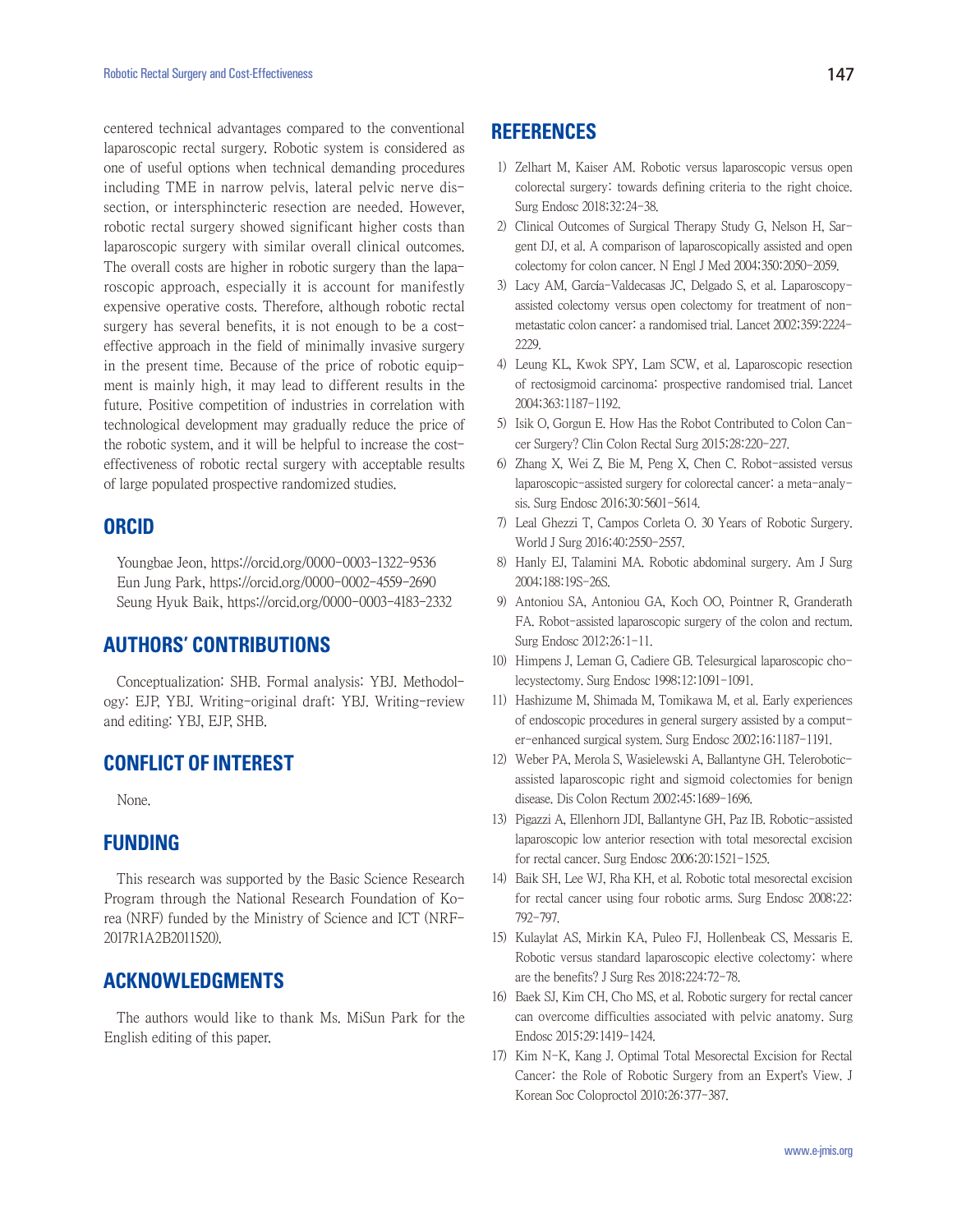- 18) Park SY, Choi G-S, Park JS, Kim HJ, Ryuk J-P, Yun S-H. Urinary and erectile function in men after total mesorectal excision by laparoscopic or robot-assisted methods for the treatment of rectal cancer: a case-matched comparison. World J Surg 2014;38:1834- 1842.
- 19) Morelli L,Ceccarelli C, Di Franco G, et al. Sexual and urinary functions after robot-assisted versus pure laparoscopic total mesorectal excision for rectal cancer. Int J Colorectal Dis 2016;31:913- 915.
- 20) Kim NK, Kim YW, Cho MS. Total mesorectal excision for rectal cancer with emphasis on pelvic autonomic nerve preservation: Expert technical tips for robotic surgery. Surg Oncol 2015;24:172- 180.
- 21) Leong QM, Son DN, Cho JS, et al. Robot-assisted intersphincteric resection for low rectal cancer: technique and short-term outcome for 29 consecutive patients. Surg Endosc 2011;25:2987-2992.
- 22) Kim JC, Lee JL, Alotaibi AM, Yoon YS, Kim CW, Park IJ. Robotassisted intersphincteric resection facilitates an efficient sphinctersaving in patients with low rectal cancer. Int J Colorectal Dis 2017; 32:1137-1145.
- 23) Kagawa H, Kinugasa Y, Shiomi A, et al. Robotic-assisted lateral lymph node dissection for lower rectal cancer: short-term outcomes in 50 consecutive patients. Surg Endosc 2015;29:995-1000.
- 24) Casillas MA, Jr., Leichtle SW, Wahl WL, et al. Improved perioperative and short-term outcomes of robotic versus conventional laparoscopic colorectal operations. Am J Surg 2014;208:33-40.
- 25) Bhama AR, Obias V, Welch KB, Vandewarker JF, Cleary RK. A comparison of laparoscopic androbotic colorectal surgery outcomes using the American College of Surgeons National Surgical Quality Improvement Program (ACS NSQIP) database. Surg Endosc 2016;30:1576-1584.
- 26) Enayati N, De Momi E, Ferrigno G. Haptics in Robot-Assisted Surgery: Challenges and Benefits. IEEE Rev Biomed Eng 2016;9: 49-65.
- 27) Lim S-C, Lee H-K, Park J. Role of combined tactile and kinesthetic feedback in minimally invasive surgery. Int J Med Robot 2015;11:360-374.
- 28) Park IJ, Choi G-S, Lim KH, Kang BM, Jun SH. Multidimensional analysis of the learning curve for laparoscopic resection in rectal cancer. J Gastrointest Surg 2009;13:275-281.
- 29) Miskovic D, Ni M, Wyles SM, Tekkis P, Hanna GB. Learning curve and case selection in laparoscopic colorectal surgery: systematic reviewand international multicenter analysis of 4852 cases. Dis Colon Rectum 2012;55:1300-1310.
- 30) Bokhari MB, Patel CB, Ramos-Valadez DI, Ragupathi M, Haas EM. Learning curve for robotic-assisted laparoscopic colorectal surgery. Surg Endosc 2011;25:855-860.
- 31) Jiménez-Rodríguez RM, Díaz-Pavón JM, de la Portilla de Juan F, Prendes-Sillero E, Dussort HC, Padillo J. Learning curve for robotic-assisted laparoscopic rectal cancer surgery. Int J Colorectal

Dis 2013;28:815-821.

- 32) Sng KK, Hara M, Shin J-W, Yoo B-E, Yang K-S, Kim S-H. The multiphasic learning curve for robot-assisted rectal surgery. Surg Endosc 2013;27:3297-3307.
- 33) Park EJ, Kim CW, Cho MS, et al. Multidimensional analyses of the learning curve of robotic low anterior resection for rectal cancer: 3-phase learning process comparison. Surg Endosc 2014;28: 2821-2831.
- 34) Yamaguchi T, Kinugasa Y, Shiomi A, et al. Learning curve for robotic-assisted surgery for rectal cancer: use of the cumulative sum method. Surg Endosc 2015;29:1679-1685.
- 35) Foo CC, Law WL. The Learning Curve of Robotic-Assisted Low Rectal Resection of a Novice Rectal Surgeon. World J Surg 2016; 40:456-462.
- 36) Schlachta CM, Mamazza J, Seshadri PA, Cadeddu M, Gregoire R, Poulin EC. Defining a learning curve for laparoscopic colorectal resections. Dis Colon Rectum 2001;44:217-222.
- 37) Son G-M, Kim J-G, Lee J-C, et al. Multidimensional analysis of the learning curve for laparoscopic rectal cancer surgery. J Laparoendosc Adv Surg Tech A 2010;20:609-617.
- 38) Park EJ, Kim CW, Cho MS, et al. Is the learning curve of robotic low anterior resection shorter than laparoscopic low anterior resection for rectal cancer?: a comparative analysis of clinicopathologic outcomes between robotic and laparoscopic surgeries. Medicine (Baltimore) 2014;93:e109-e109.
- 39) Shaw DD, Wright M, Taylor L, et al. Robotic Colorectal Surgery Learning Curve and Case Complexity. J Laparoendosc Adv Surg Tech A 2018;28:1163-1168.
- 40) Baik SH, Ko YT, Kang CM, et al. Robotic tumor-specific mesorectal excision of rectal cancer: short-term outcome of a pilot randomized trial. Surg Endosc 2008;22:1601-1608.
- 41) Patriti A, Ceccarelli G, Bartoli A, Spaziani A, Biancafarina A, Casciola L. Short- and medium-term outcome of robot-assisted and traditional laparoscopic rectal resection. JSLS 2009;13:176-183.
- 42) Park EJ, Cho MS, Baek SJ, et al. Long-term oncologic outcomes of robotic low anterior resection for rectal cancer: a comparative study with laparoscopic surgery. Ann Surg 2015;261:129-137.
- 43) Cho MS, Baek SJ, Hur H, et al. Short and long-term outcomes of robotic versus laparoscopic total mesorectal excision for rectal cancer: a case-matched retrospective study. Medicine (Baltimore) 2015;94:e522-e522.
- 44) Ramji KM, Cleghorn MC, Josse JM, et al. Comparison of clinical and economic outcomes between robotic, laparoscopic, and open rectal cancer surgery: early experience at a tertiary care center. Surg Endosc 2016;30:1337-1343.
- 45) Silva-Velazco J, Dietz DW, Stocchi L, et al. Considering Value in Rectal Cancer Surgery: An Analysis of Costs and Outcomes Based on the Open, Laparoscopic, and Robotic Approach for Proctectomy. Ann Surg 2017;265:960-968.
- 46) Kim MJ, Park SC, Park JW, et al. Robot-assisted Versus Lapa-